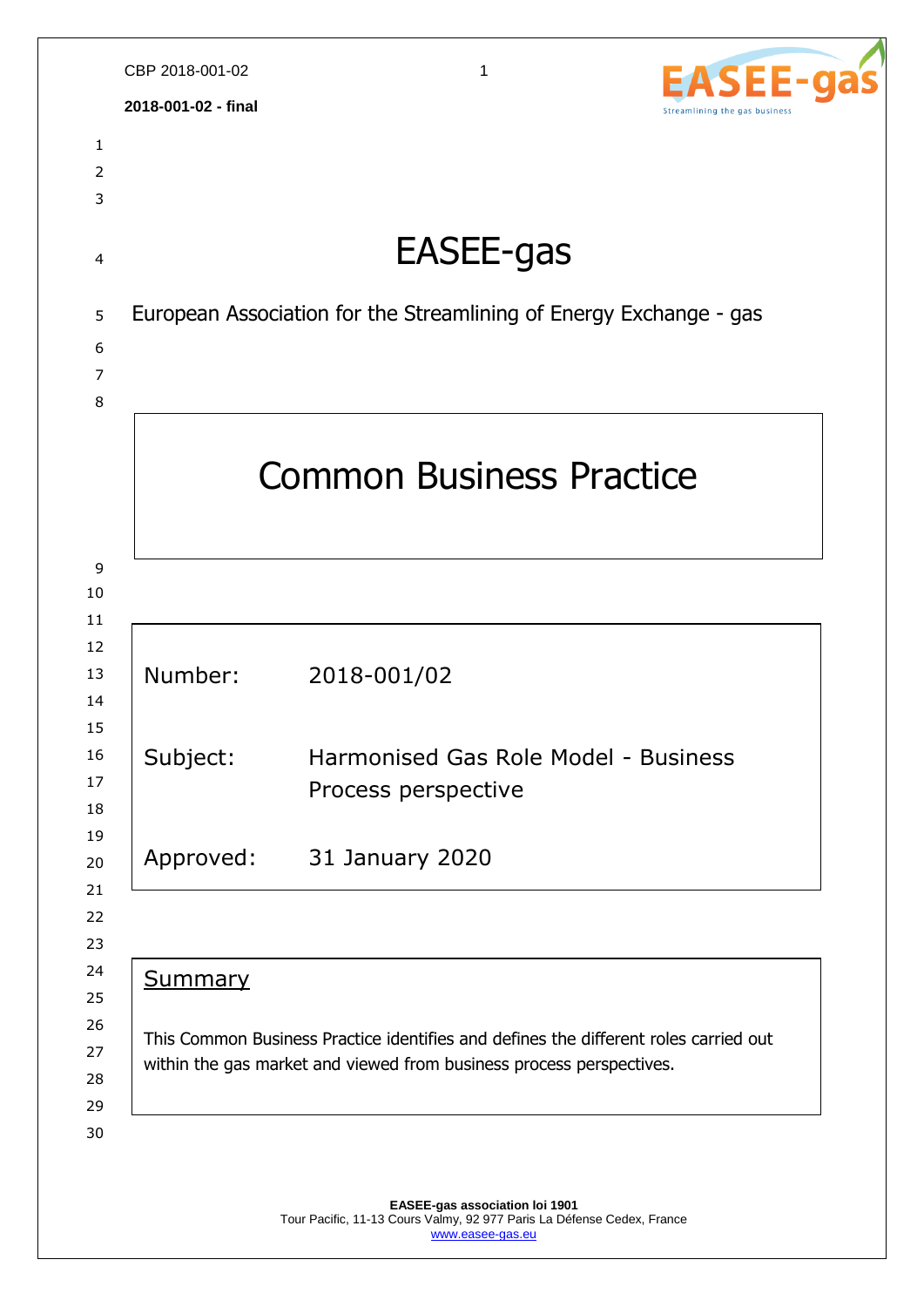

### 31 **About EASEE-gas**

- 32 <https://easee-gas.eu/about-easee-gas>
- 33

# 34 **Version List**

35

| <b>Number/ Version</b> | <b>Approved</b> | <b>Implementation date</b> |
|------------------------|-----------------|----------------------------|
| $ 2018 - 001 / 01$     | 2018-09-12      | Thd                        |
| $ 2018-001/02 $        | 2020-01-31      | Tbd                        |

36

# 37 **Reference List**

38

| <b>Reference</b>     | <b>Document name</b>                                                 | <b>Version</b> |
|----------------------|----------------------------------------------------------------------|----------------|
| <b>Edigas 5</b>      | Version 5 - Official                                                 | Edigas V 5.1   |
| <b>MIGs</b>          | https://www.edigas.org/version-5/                                    |                |
| <b>ENTSOG</b>        | Glossary of existing definitions                                     | 2017-04-21     |
| Glossary             | https://www.entsog.eu/public/uploads/files/publications/Tariffs/2017 |                |
|                      | /170421 ENTSOG Glossary%20of%20definitions.pdf                       |                |
| <b>BRS NOM &amp;</b> | Business Requirements Specification for the Nomination and           | 2016-11-07     |
| <b>Matching</b>      | Matching Procedures In Gas Transmission Systems (NOM                 |                |
|                      | BRS)                                                                 |                |
|                      | https://www.entsog.eu/public/uploads/files/publications/CMP/         |                |
|                      | BAL0453 160622 BRS%20on%20nominations V17.pdf                        |                |
| <b>BRS</b>           | Business Requirements Specification for the Capacity                 | 2016-04-12     |
| CAM/CMP              | Allocation Mechanism (CAM) Network Code and the                      |                |
|                      | Congestion Management Procedures (CMP) Guidelines                    |                |
|                      | https://www.entsoq.eu/public/uploads/files/publications/INT          |                |
|                      | %20Network%20Code/2016/CAP0554 160412 BRS CAM+C                      |                |
|                      | MP V16.pdf                                                           |                |
| <b>EC</b>            | DIRECTIVE 2009/73/EC OF THE EUROPEAN PARLIAMENT AND OF               | 2009-07-13     |
| <b>Directive</b>     | THE COUNCIL                                                          |                |
| 2009/73              | https://eur-                                                         |                |
|                      | lex.europa.eu/LexUriServ/LexUriServ.do?uri=0J:L:2009:211:            |                |
|                      | 0094:0136:en:PDF                                                     |                |
| <b>REMIT</b>         | ACER REMIA Cherple occurred ton Regulation                           | 2014-12-17     |
|                      | https://doc0thents.deeumente.eggwp-                                  |                |
|                      | content/uplo=08571\thplementing Regulation.pdf                       |                |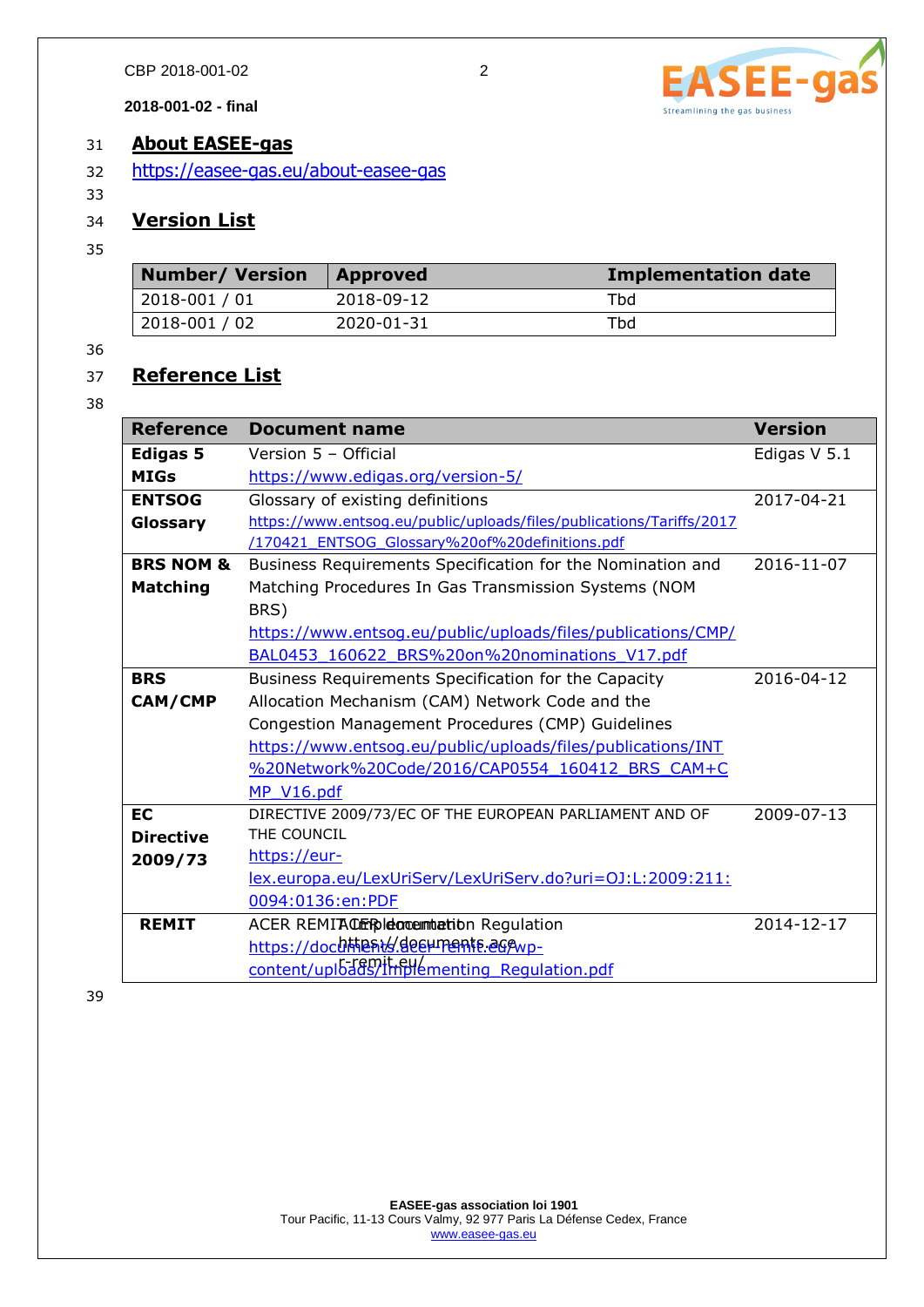

 **Common Business Practice 2018-007/01 "Harmonised Gas Role Model - Business Process perspective"**

# **1.1 APPLICATION AREA**

 The Role Model has been developed to represent actions between different market participants in the gas industry. The main focus of the document is on information exchange between market participants (excluding legal matters). The aim of the document, however, is to provide a common terminology for the roles that are used among most European countries.

 The Model is only applicable for the Gas Market and not for other Energy segments. It has been developed by EASEE-gas with input from other associations.

# **1.2 EXPLANATORY NOTES**

The following information can be found in an explanatory note:

- The explanation of roles and parties
- How to read the role model
- Where to find former Shipper, Network User and TSO

# **1.3. CHANGE AND RELEASE MANAGEMENT**

63 Comments can be given anytime to EASEE-gas directly, email [easee-](mailto:easee-gas@kellencompany.com)

[gas@kellencompany.com.](mailto:easee-gas@kellencompany.com) In the CBP section of the EASEE-gas website there is a link to the excel template for comments. EASEE-gas will collect the input and

review it on regular basis. Depending on the numbers of comments, a new

 version will be initiated. A document change log is given in the end of the role model document.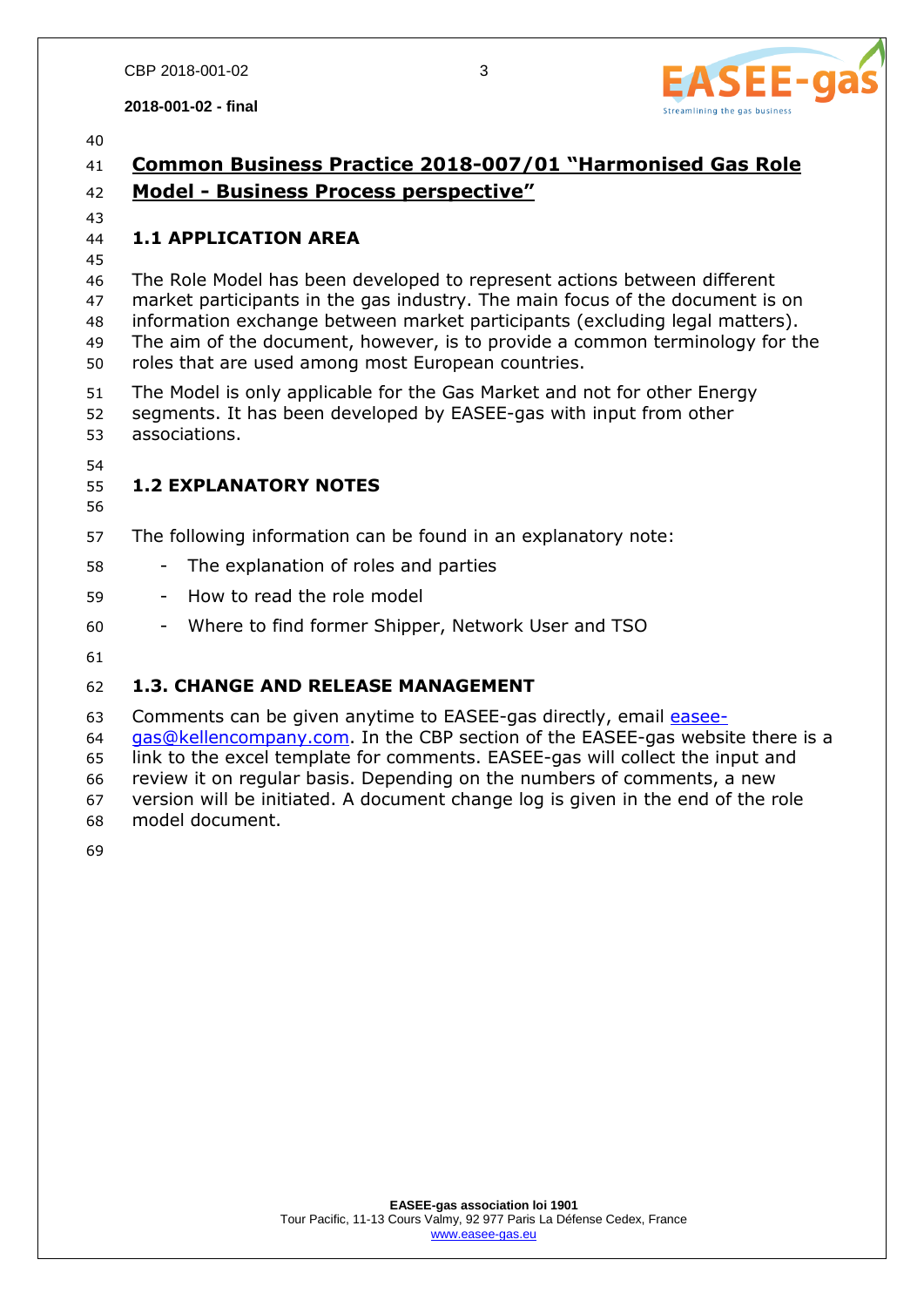# 70

# 72

## **2. HARMONISED ROLE DESCRIPTIONS**

| <b>Role Name</b>                       | <b>Description</b>                                                                                                                                                                                                                                                                                                                                                       |  |  |
|----------------------------------------|--------------------------------------------------------------------------------------------------------------------------------------------------------------------------------------------------------------------------------------------------------------------------------------------------------------------------------------------------------------------------|--|--|
| Allocation<br>Responsible              | A party allocating energy to portfolios based on<br>agreed procedures.                                                                                                                                                                                                                                                                                                   |  |  |
| Area Coordinator                       | A party with coordinating functions in the transmission<br>and/or distribution system and responsibilities for the<br>management of balancing groups, system balancing<br>activities and/or the provision of data (for example<br>settlement and balancing information). Other duties and<br>responsibilities might be stipulated in the respective<br>national laws.    |  |  |
|                                        | Additional information:<br>In some countries some additional duties might be<br>assumed by the Area Coordinator, for instance:<br>Coordination of infrastructure planning and maintenance<br>activities, congestion management,                                                                                                                                          |  |  |
| <b>Balance</b><br>Responsible Party    | A party that manages its own portfolio and/or the<br>portfolios on behalf of other parties and is financially<br>responsible for the account imbalance. Its actions are<br>based on a legally binding agreement, being a transport<br>contract or another contract.<br>Additional information: May be a Network User following<br>the definition in the ENTSOG glossary. |  |  |
| <b>Balancing Energy</b><br>Responsible | A party responsible for the price formation for balancing<br>energy in the network.                                                                                                                                                                                                                                                                                      |  |  |
| Capacity Platform<br>Responsible       | A party providing and operating a platform that<br>implements the rules and processes for offering and<br>allocation of all capacity products and/or may permit<br>Capacity Responsible Parties to offer and obtain secondary<br>capacity products.                                                                                                                      |  |  |
| Capacity<br>Responsible Party          | A party that books the capacity. Its actions are based on a<br>legally binding agreement, being a contract with the<br>capacity platform or with the TSO or another contract.                                                                                                                                                                                            |  |  |
|                                        | Additional information: May be a Network User following<br>the definition in the ENTSOG glossary.                                                                                                                                                                                                                                                                        |  |  |
| Clearing<br>Responsible                | A party being a Clearing House to settle trades concluded<br>on the energy trading platform or trades registered<br>directly at the Clearing House for clearing by means of<br>special rights as single sided or on-behalf nominations.<br>Additional information:                                                                                                       |  |  |
|                                        | <b>EASEE-gas association loi 1901</b><br>Tour Pacific, 11-13 Cours Valmy, 92 977 Paris La Défense Cedex, France                                                                                                                                                                                                                                                          |  |  |

[www.easee-gas.eu](http://www.easee-gas.eu/)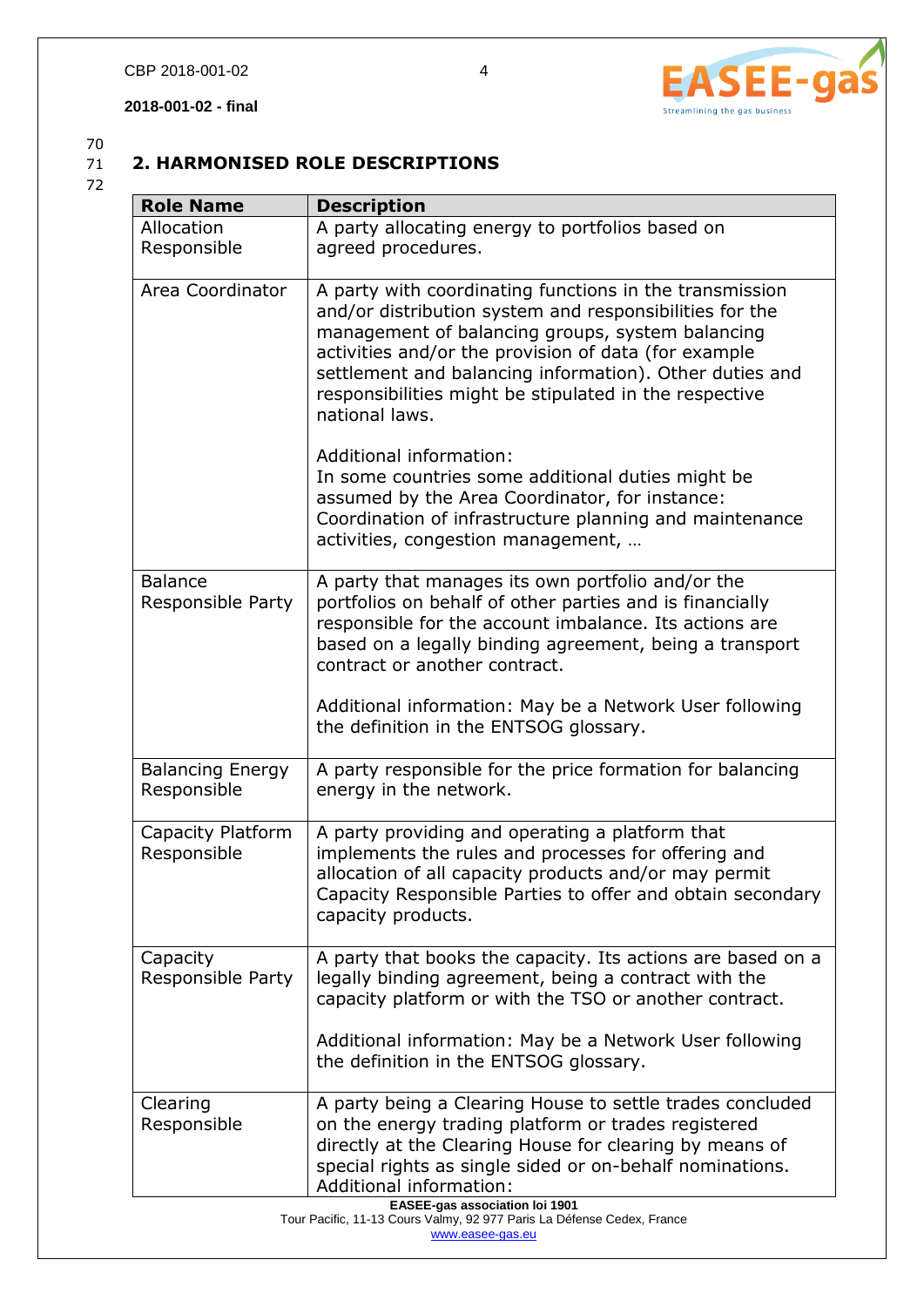

|                                                                                                                                     | A Clearing Responsible nominates gas based on concluded<br>transactions on the energy trading platform for the<br>relevant Traders to the relevant Area Coordinator via the<br>Trader's chosen Balance Responsible Party.                                                                                                                                                                                                                           |  |
|-------------------------------------------------------------------------------------------------------------------------------------|-----------------------------------------------------------------------------------------------------------------------------------------------------------------------------------------------------------------------------------------------------------------------------------------------------------------------------------------------------------------------------------------------------------------------------------------------------|--|
| <b>Distribution</b><br><b>System Operator</b>                                                                                       | A party who carries out the function of distribution and is<br>responsible for operating, ensuring the maintenance of,<br>and, if necessary, developing the distribution system in a<br>given area and, where applicable, its interconnections with<br>other systems, and for ensuring the long-term ability of<br>the system to meet reasonable demands for the<br>distribution of gas (This definition can be found in the<br>Directive 73/2009). |  |
| <b>Energy Trading</b><br>Platform<br>Responsible                                                                                    | A party providing and operating a platform by means of<br>which trading participants may post and accept bids and<br>offers for gas in accordance with the terms and conditions<br>applicable on the trading platform.                                                                                                                                                                                                                              |  |
| <b>Final Customer</b>                                                                                                               | A party purchasing gas for its own use. (This definition can<br>be found in the Directive 73/2009).<br>Additional information:<br>Includes gas consumers and electricity producer. Same as<br>"end-user" in other documents.                                                                                                                                                                                                                        |  |
| <b>LNG System</b><br>Operator                                                                                                       | A party who carries out the function of liquefaction of<br>natural gas, or the offloading, and re-gasification of LNG<br>and is responsible for operating a LNG facility. (This<br>definition can be found in the Directive 73/2009).                                                                                                                                                                                                               |  |
| Market<br>Information<br>Aggregator                                                                                                 | A party that receives market related information that has<br>been compiled from the figures supplied by different actors<br>in the market. This information may also be published or<br>distributed for general use. It could be EU regulator,<br>national regulator, ENTSOG as transparency platform<br>responsible, TSO/SSO/LSO's transparency platform,                                                                                          |  |
|                                                                                                                                     | Additional information:<br>The Market Information Aggregator may receive<br>information from any market participant that is relevant<br>for publication or distribution, e.g. ACER may receive data<br>from ENTSOG as transparency platform responsible or<br>from a national regulator.                                                                                                                                                            |  |
| Meter Operator                                                                                                                      | A party responsible for installing, maintaining, testing,<br>certifying and decommissioning physical meters.                                                                                                                                                                                                                                                                                                                                        |  |
| Metered Data<br>Responsible                                                                                                         | A party responsible for the collection, validation,<br>aggregation and making available metered data.                                                                                                                                                                                                                                                                                                                                               |  |
| <b>EASEE-gas association loi 1901</b><br>Tour Pacific, 11-13 Cours Valmy, 92 977 Paris La Défense Cedex, France<br>www.easee-gas.eu |                                                                                                                                                                                                                                                                                                                                                                                                                                                     |  |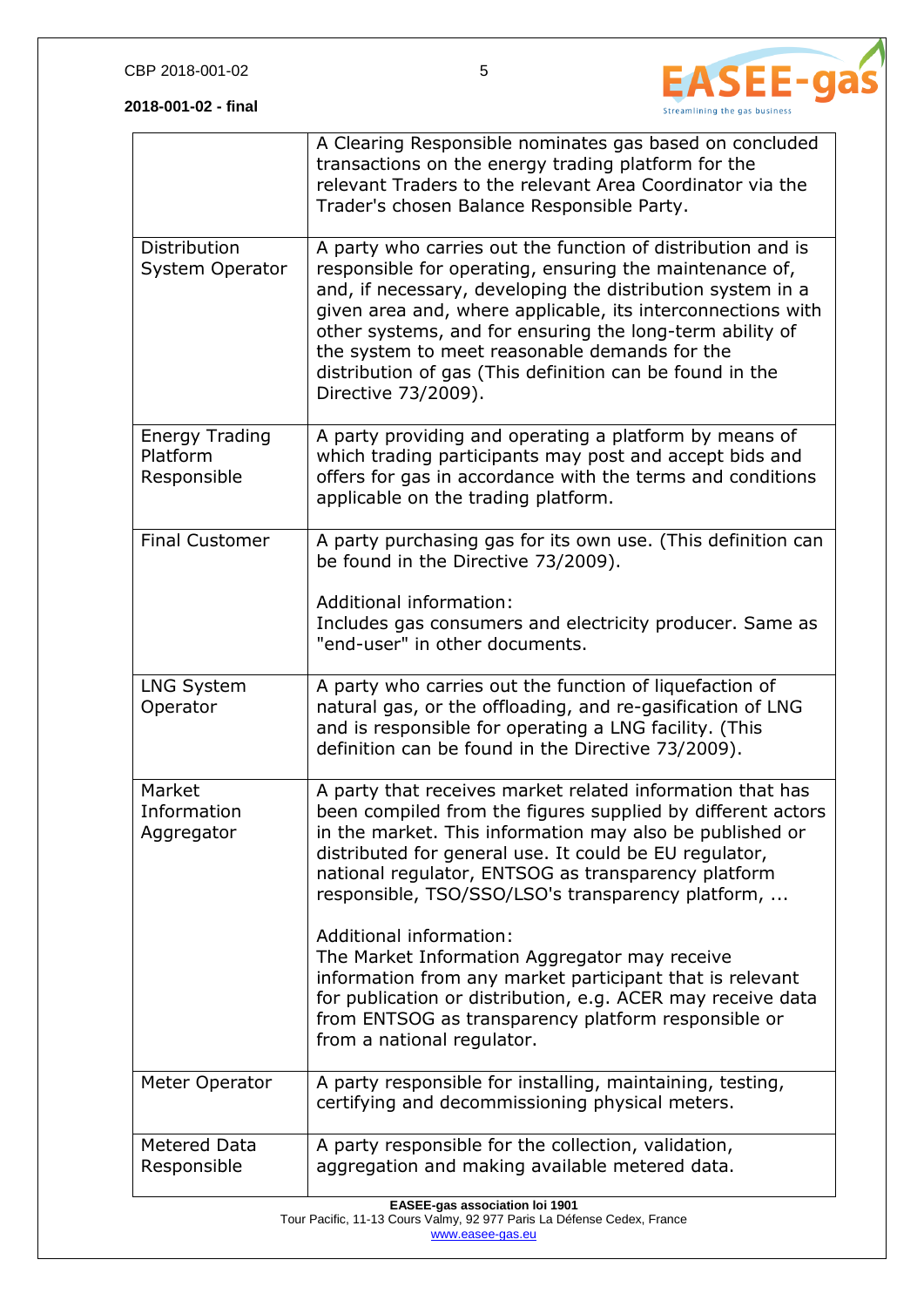| <b>Production Facility</b><br>Operator                      | A party that manages gas production within a production<br>facility.                                                                                                                                                                                                                                                                                                                                                                                                                                                                                                 |
|-------------------------------------------------------------|----------------------------------------------------------------------------------------------------------------------------------------------------------------------------------------------------------------------------------------------------------------------------------------------------------------------------------------------------------------------------------------------------------------------------------------------------------------------------------------------------------------------------------------------------------------------|
| Reconciliation<br>Responsible                               | A party that is responsible for reconciling, within a given<br>network, the energy used in the imbalance settlement<br>process for portfolios and the actual metered quantities.                                                                                                                                                                                                                                                                                                                                                                                     |
| Storage System<br>Operator                                  | A party who carries out the function of storage and is<br>responsible for operating a storage facility. (This definition<br>can be found in the Directive 73/2009).                                                                                                                                                                                                                                                                                                                                                                                                  |
| Supplier                                                    | A party who carries out the function of supply (the sale,<br>including resale, of gas to final customers).                                                                                                                                                                                                                                                                                                                                                                                                                                                           |
| <b>System Operator</b><br>(Generalization /<br>Parent role) | A party that develops, operates, maintains and provides<br>access to gas infrastructure such as transmission<br>networks, underground storage, LNG terminals and<br>distribution networks.                                                                                                                                                                                                                                                                                                                                                                           |
| <b>Trader</b>                                               | A party responsible for buying and selling gas at virtual or<br>physical points on an energy trading platform or bilaterally<br>with other Traders.                                                                                                                                                                                                                                                                                                                                                                                                                  |
| Transmission<br>System Operator                             | A party who carries out the function of transmission and is<br>responsible for operating, ensuring the maintenance of,<br>and, if necessary, developing the transmission system in a<br>given area and, where applicable, its interconnections with<br>other systems, and for ensuring the long-term ability of<br>the system to meet reasonable demands for the transport<br>of gas. (This definition can be found in the Directive<br>73/2009).<br>Additional information:<br>Roles which are not related to grid operation are covered<br>elsewhere in the model. |
| <b>Weather Data</b>                                         | A party that determines the forecasted and validated                                                                                                                                                                                                                                                                                                                                                                                                                                                                                                                 |
| Provider                                                    | weather data for a designated area and provides it to the<br>roles that request the information.                                                                                                                                                                                                                                                                                                                                                                                                                                                                     |

73

74

## 75 **3. OVERVIEW OF THE ROLES IN THE MODEL**

76

77 The overview on the next page provides a perspective of the role model making use of only one interaction between each pair of roles in order to avoid clutter in the diagram. The interaction chosen may not necessarily be significant to some, but the objective is simply to place the roles in the diagram.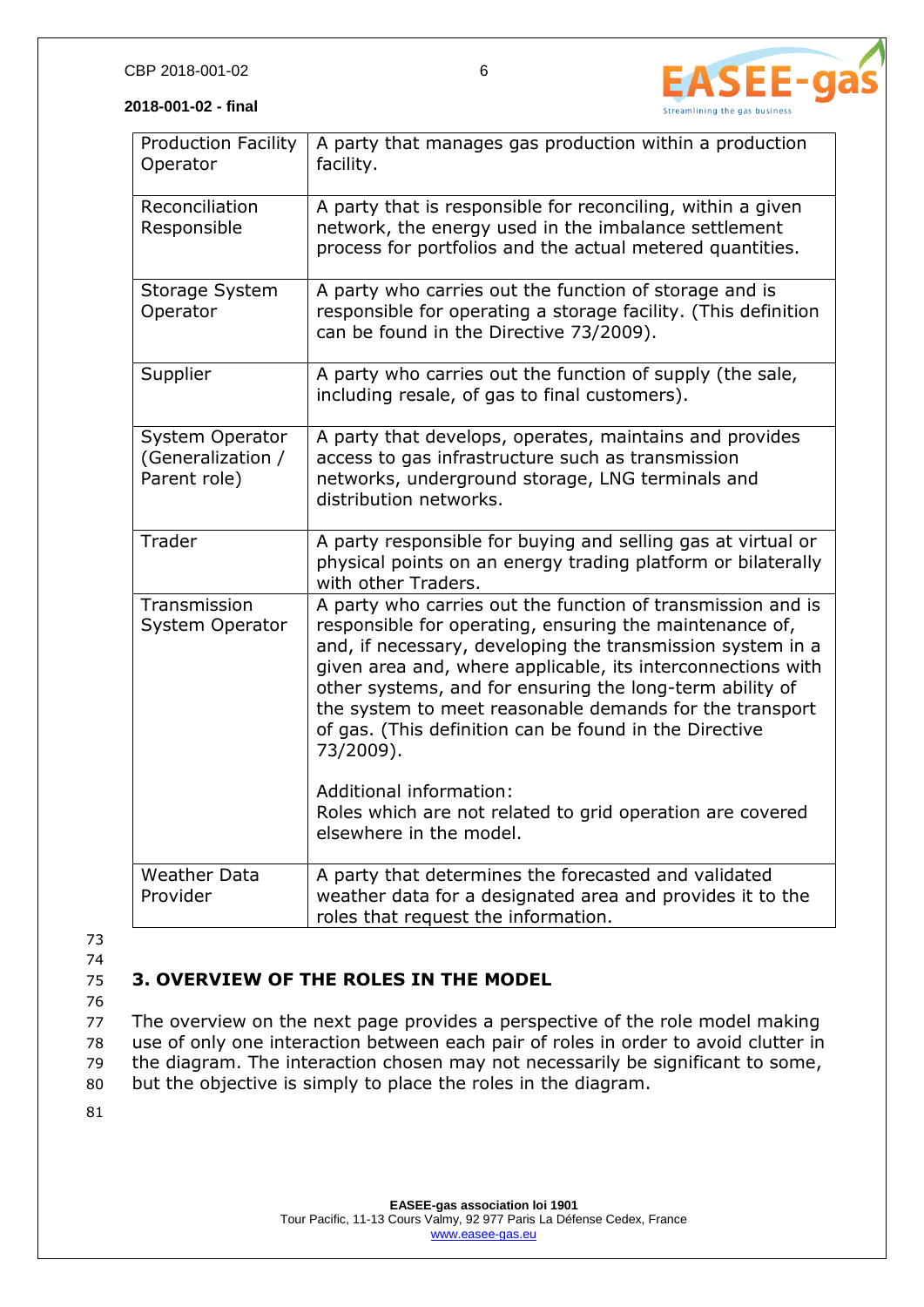

**EASEE-gas association loi 1901** Tour Pacific, 11-13 Cours Valmy, 92 977 Paris La Défense Cedex, France [www.easee-gas.eu](http://www.easee-gas.eu/)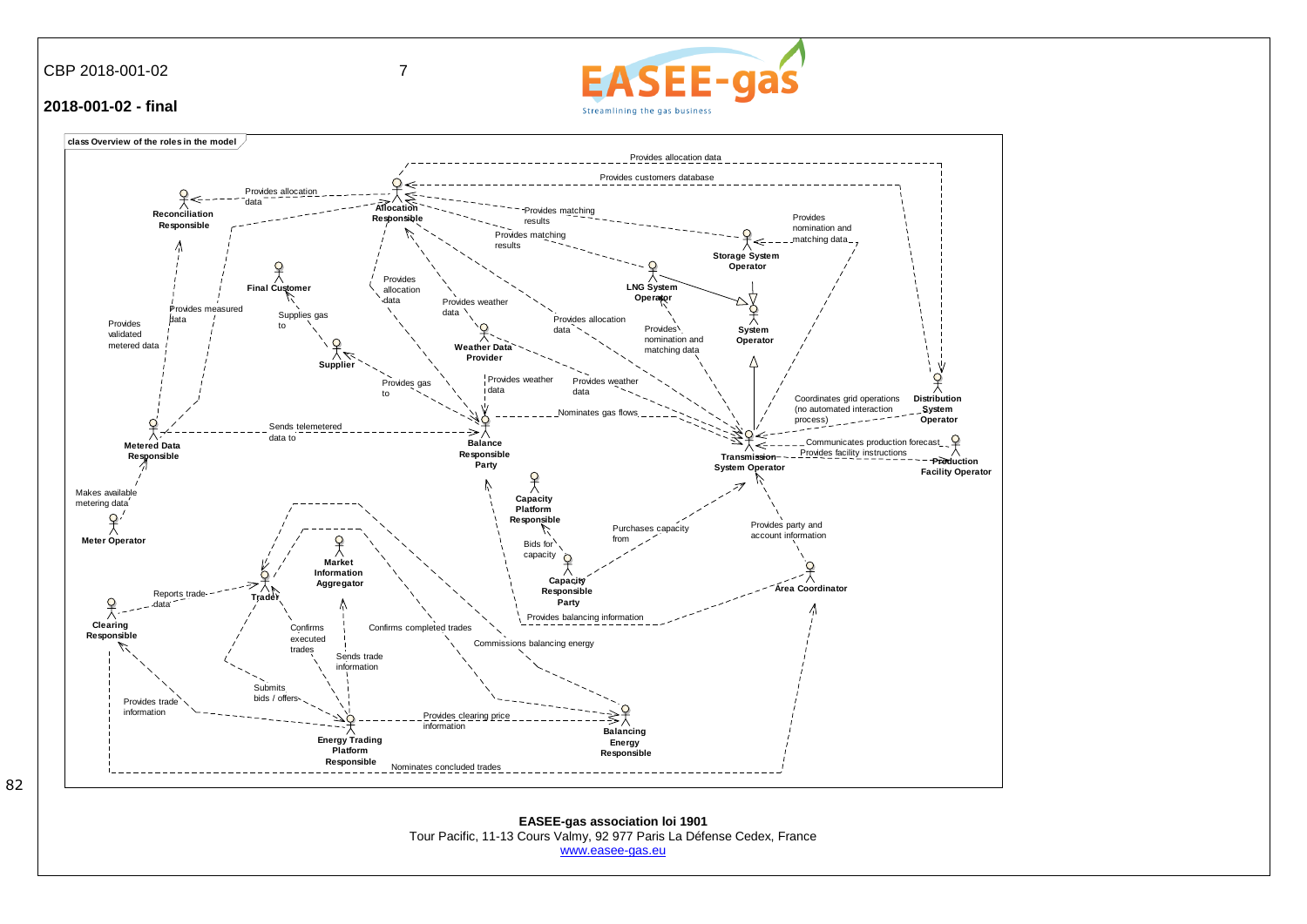85



- The following business processes are covered by the Gas Role Model:
- 86 Capacity Allocation Process
- 87 Gas Trading Process
- 88 **b Exchange Gas Trading Process**
- 89 o OTC Gas Trading Process
- 90 Nomination and Matching Process
- 91 Balancing and Settlement Process
- 92 o Metering Process
- 93 **o** Allocation Process
- 94 o Balancing Process
- 95 o Settlement Process
- 96 REMIT and Transparency Process

#### 98 99 **4.1 CAPACITY ALLOCATION PROCESS**

100

97

101 The Capacity Allocation Process is necessary for the implementation of a 102 transparent and non-discriminatory system of access to and allocation of gas 103 networks transmission capacities for all Capacity Responsible Parties.

### 104



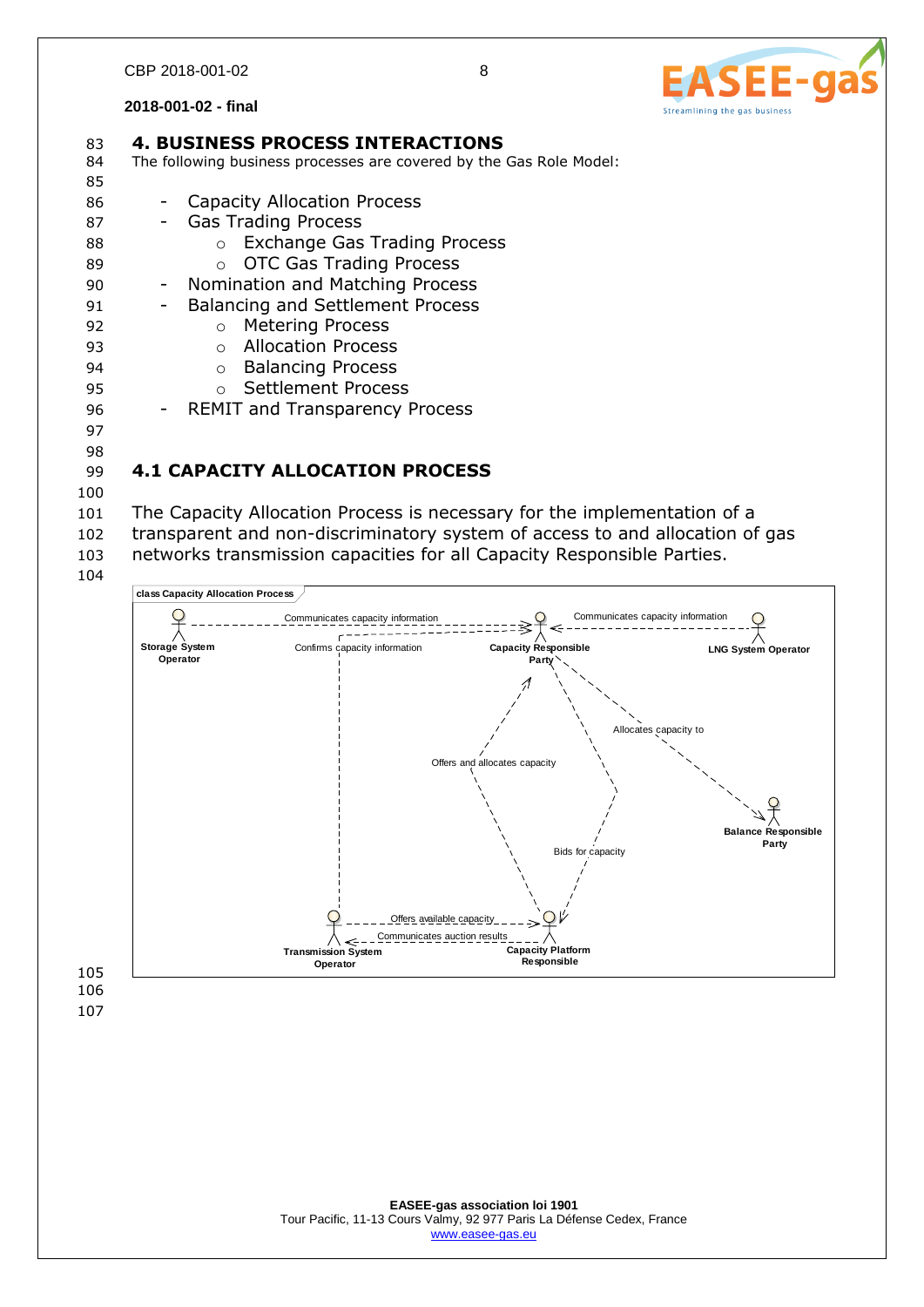# FF. Streamlining the gas busines:

### 108 **4.2 GAS TRADING PROCESS**

#### 109

## 110 **4.2.1 Exchange Gas Trading Process**

111

 The Exchange Gas Trading Process takes place at an energy trading platform where a Trader from party A offers a quantity of gas with a certain price for a specific delivery time and a Trader from another party B agrees to the offer. The offer and agreement lead to a trade which is executed by the Clearing Responsible Party of the Energy Trading Platform Responsible. This nomination to the virtual trading point of the Area Coordinator is done single sided (see Nomination & Matching process). The Balance Responsible Parties of party A and B will balance their portfolios in line with the traded quantities. Area Coordinators may use the process for Area Balancing purposes.

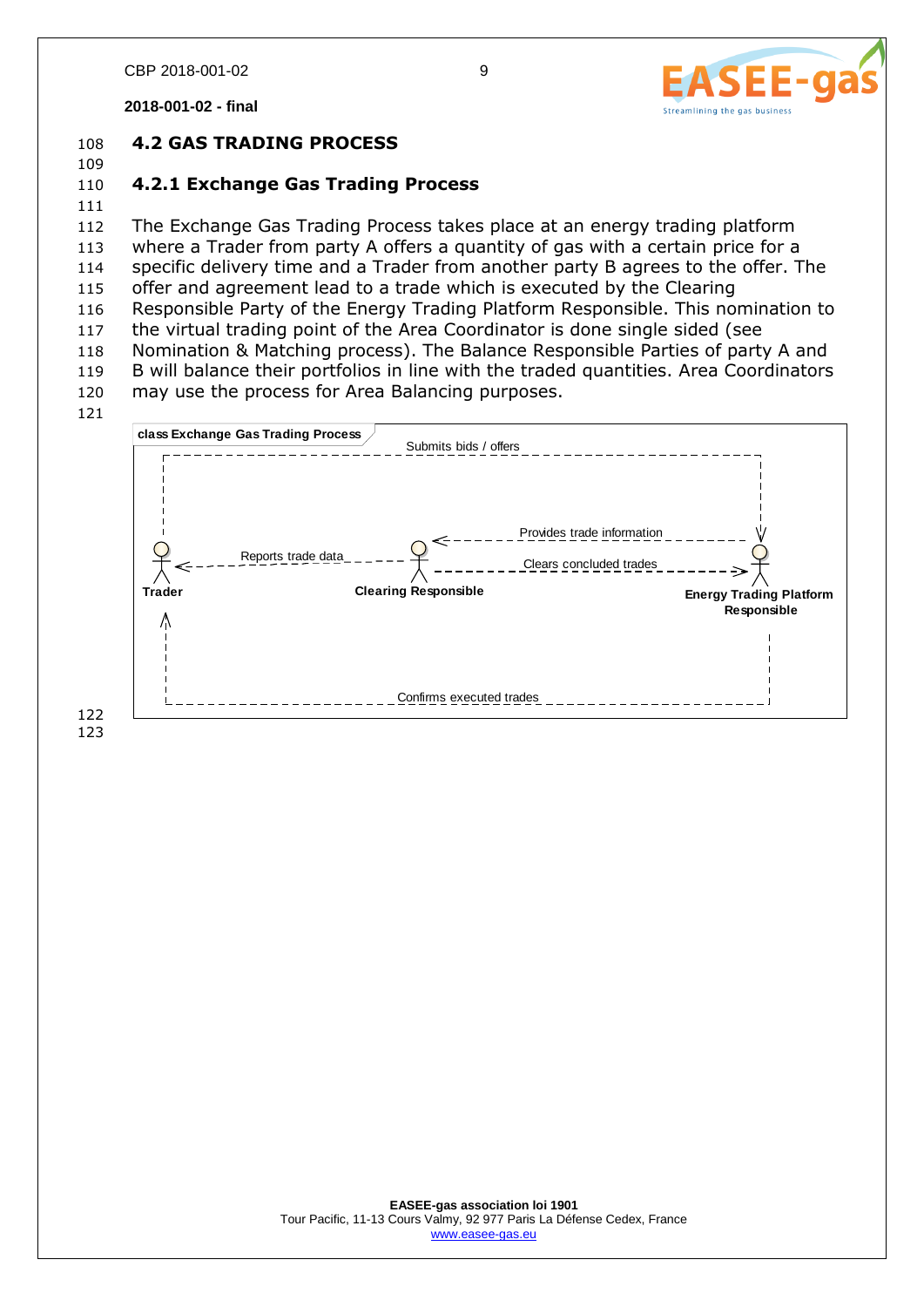

#### 124 **4.2.2 OTC Gas Trading Process**

125

126 In the OTC Gas Trading Process Balance Responsible Parties provide availability

- 127 and offtake information for buying or selling gas based on bilateral contracts.
- 128 These gas quantities will be used to balance the portfolio of the Balance
- 129 Responsible Party.
- 130 To be able to operate gas trading contracts, Balance Responsible Parties receive
- 131 input from Traders, Suppliers and Capacity Responsible Parties.
- 132

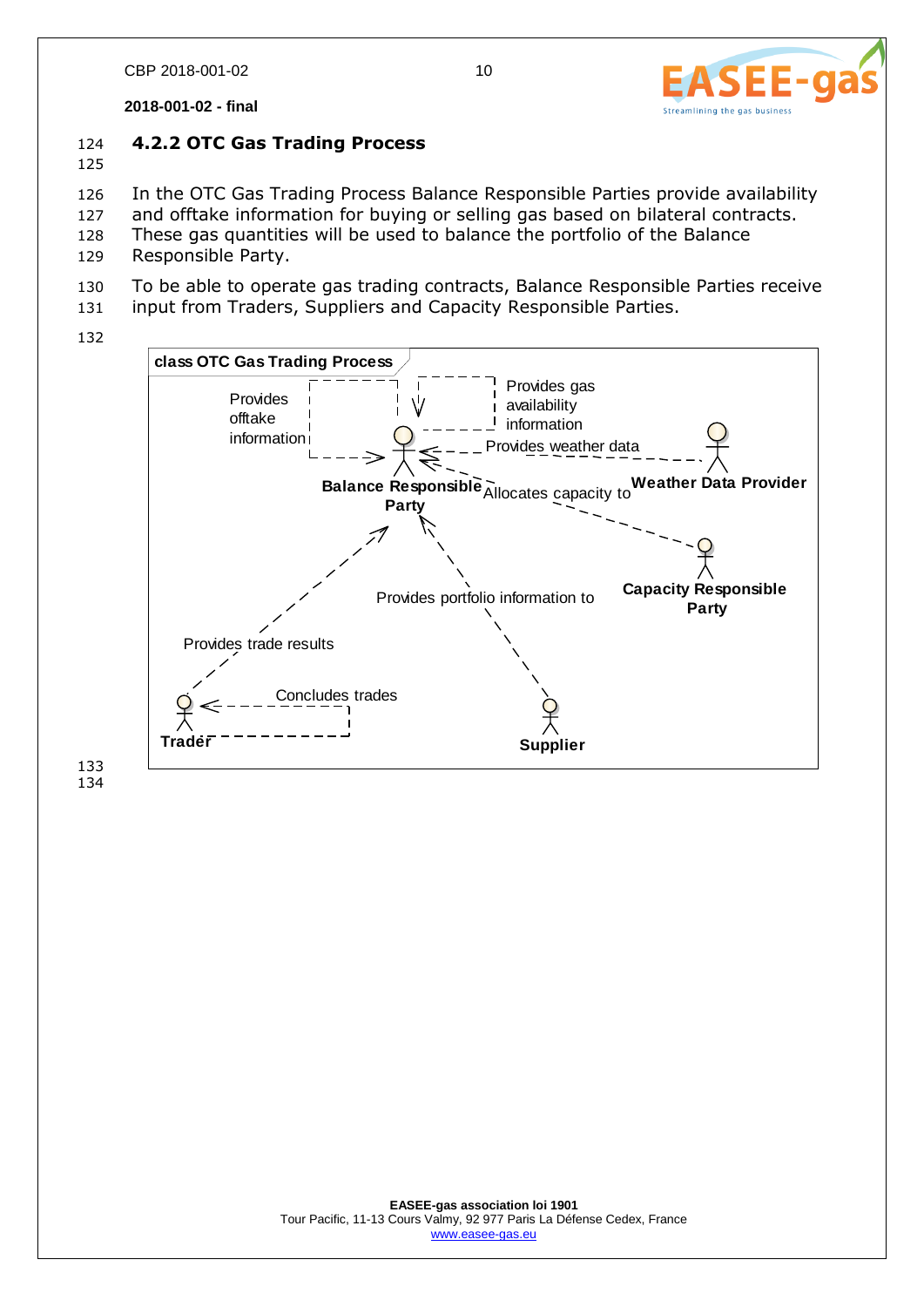# 135 **4.3 NOMINATION AND MATCHING PROCESS**

136

137 The Nomination and Matching Process consists of two steps:

138

 1. A nomination is the prior reporting by the Balance Responsible Party to the System Operator of the actual flow that the Balance Responsible Party wishes to inject into or withdraw from the system. Additionally, a nomination to the virtual trading point is done by the Balance Responsible Party to the Area Coordinator to indicate the traded quantities.

144 2. Matching is the process of comparing and aligning processed quantities of gas 145 for Balance Responsible Parties at both sides of a connection point between 146 systems, which results in confirmed quantities for the Balance Responsible

147 Parties. The matching on the virtual trading point confirms the traded quantities.

148



149

**EASEE-gas association loi 1901** Tour Pacific, 11-13 Cours Valmy, 92 977 Paris La Défense Cedex, France [www.easee-gas.eu](http://www.easee-gas.eu/)

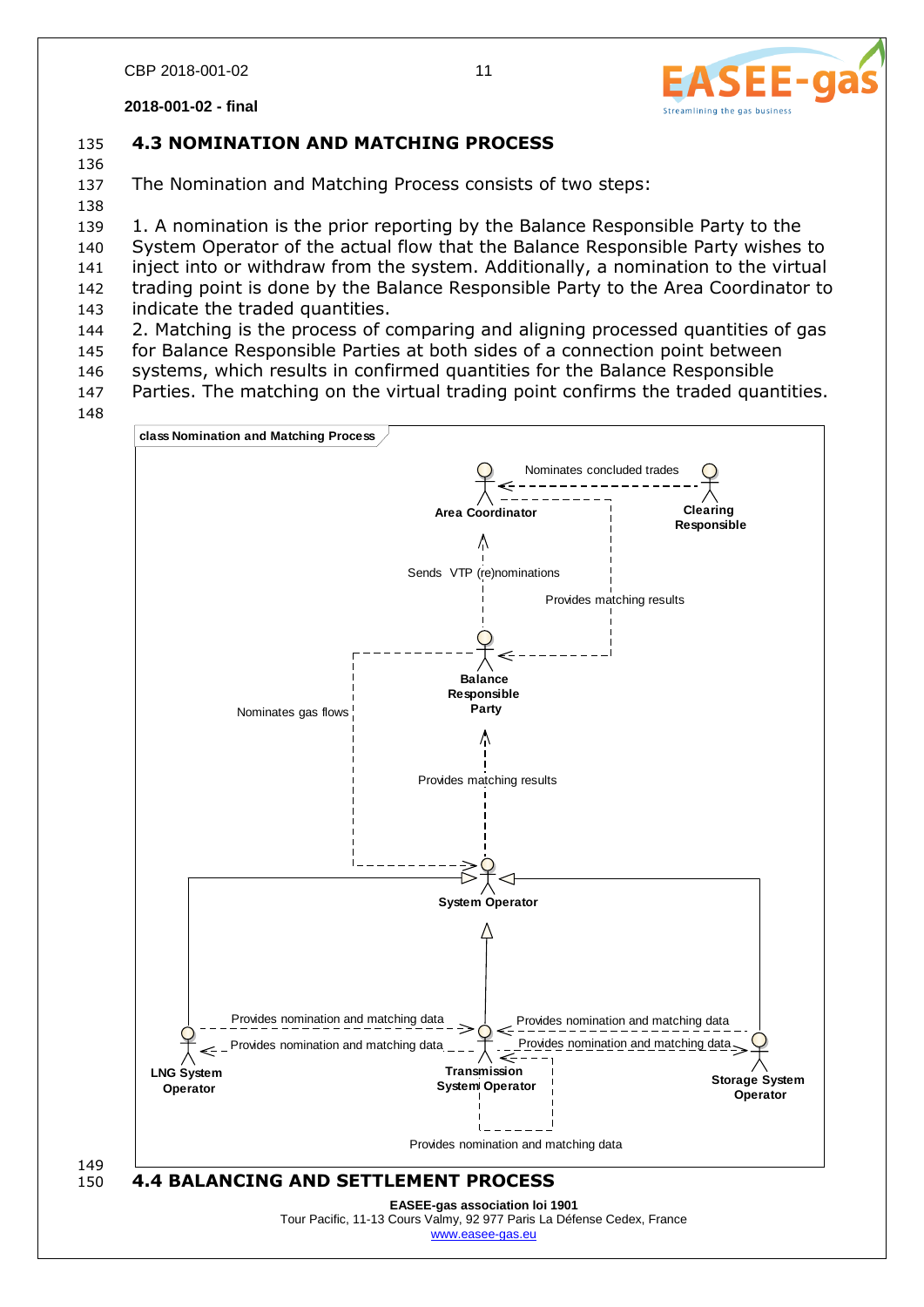

151

## 152 **4.4.1 Metering Process**

153 154 The Metering Process describes the interactions necessary to obtain connection point 155 metering information, compiling the information and providing it to all interested parties. 156

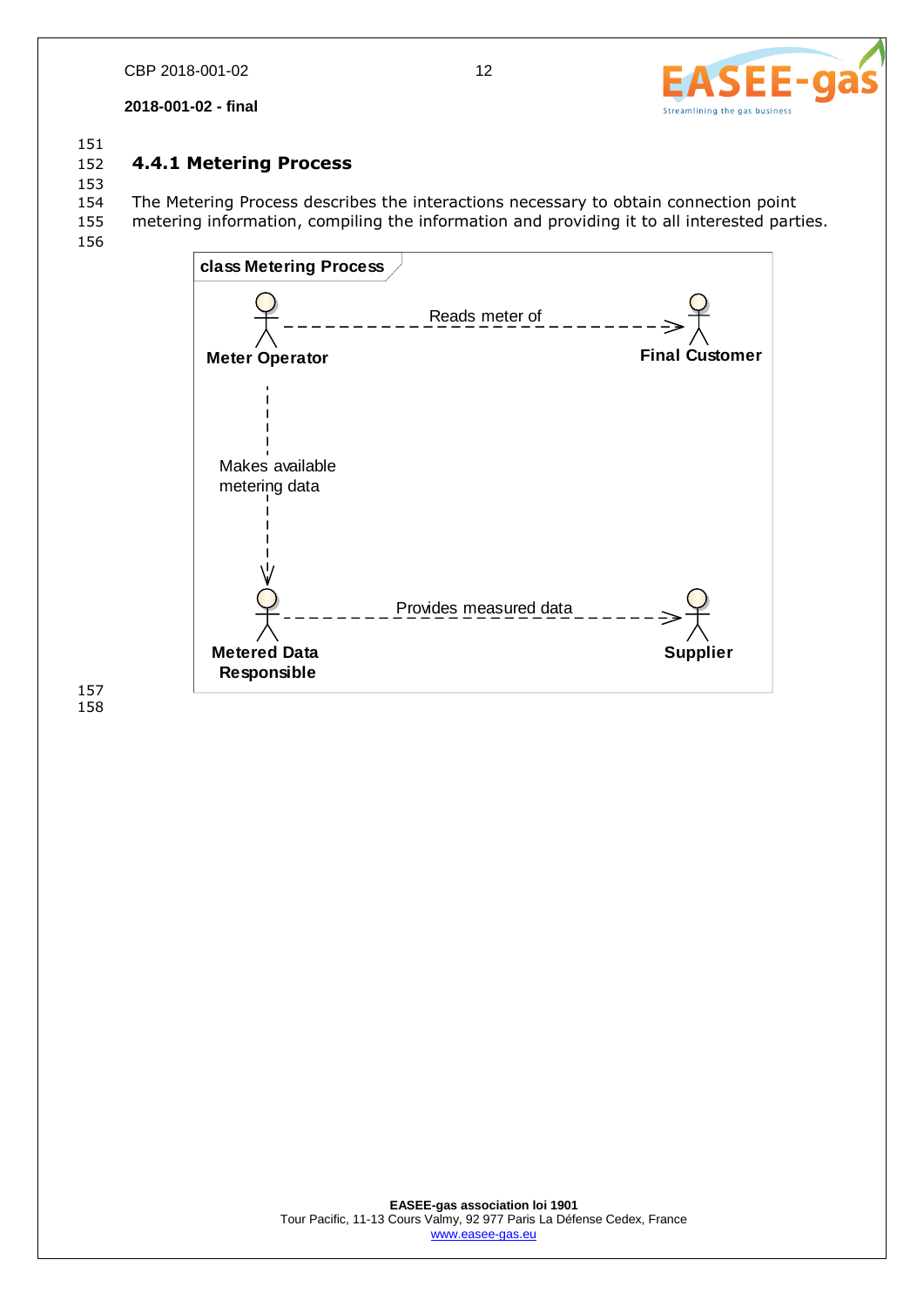## 159 **4.4.2 Allocation Process**

160

 The Allocation Process is carried out by an Allocation Responsible and consists in attributing amounts of energy to Balancing Responsible Parties at a connection point based on confirmed nominations' quantities, metering data and the agreed allocation rule. The allocation information is provided to all concerned parties. Provisional allocations are based on non-validated metering or replacement data. Final allocations are based on validated metering data.

167



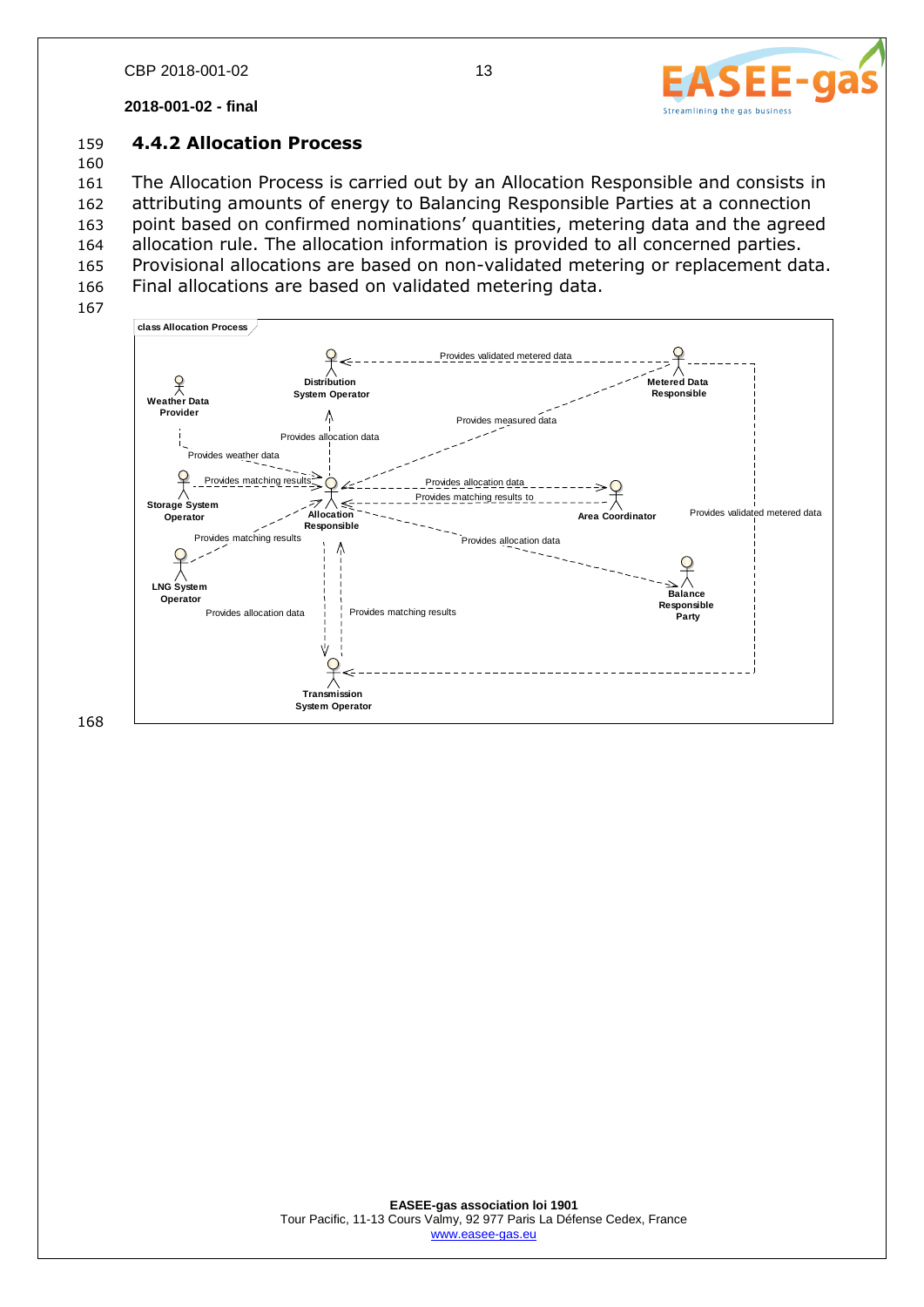

### 169 **4.4.3 Balancing Process**

170

 In a balancing area the Balancing Process applies the rules for Balancing Responsible Parties to balance their portfolio, for Area Coordinators to inform Balance Responsible Parties about their portfolio imbalance and for Area Coordinators to undertake balancing actions to keep the balancing area within its operational limits. The portfolio imbalance is calculated based on allocation data for connection points and concluded trades on the virtual trading point.

177

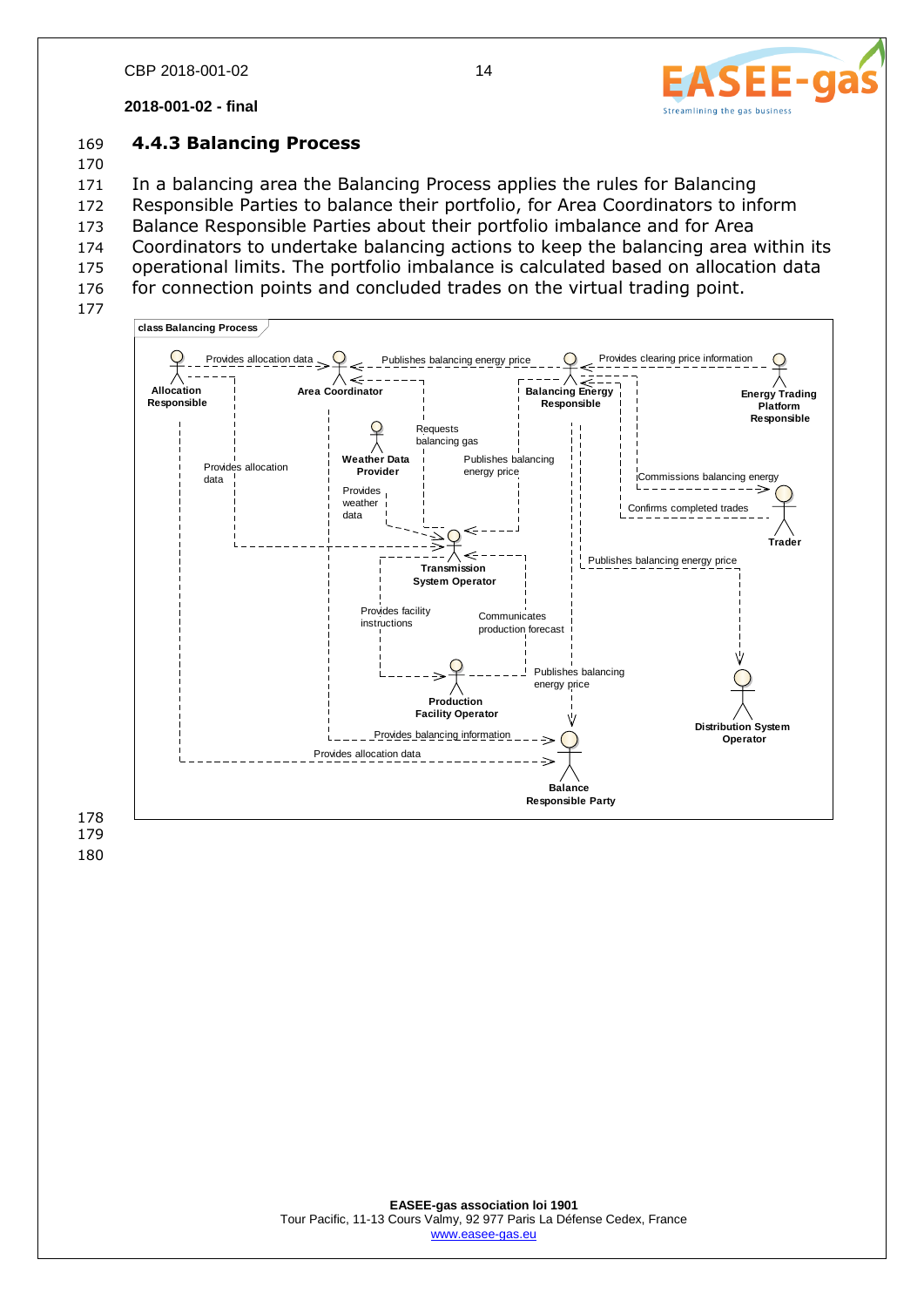# 181 **4.4.4 Settlement Process**

182

 The Settlement Process is carried out to settle balancing actions and daily imbalance charges, to settle the difference between provisional and final allocations and also to settle reconciliation that would be necessary between the allocations and actual consumption subsequently derived from Final Customer meter readings when obtained. The Settlement Process includes the information flows between parties to perform such settlements.